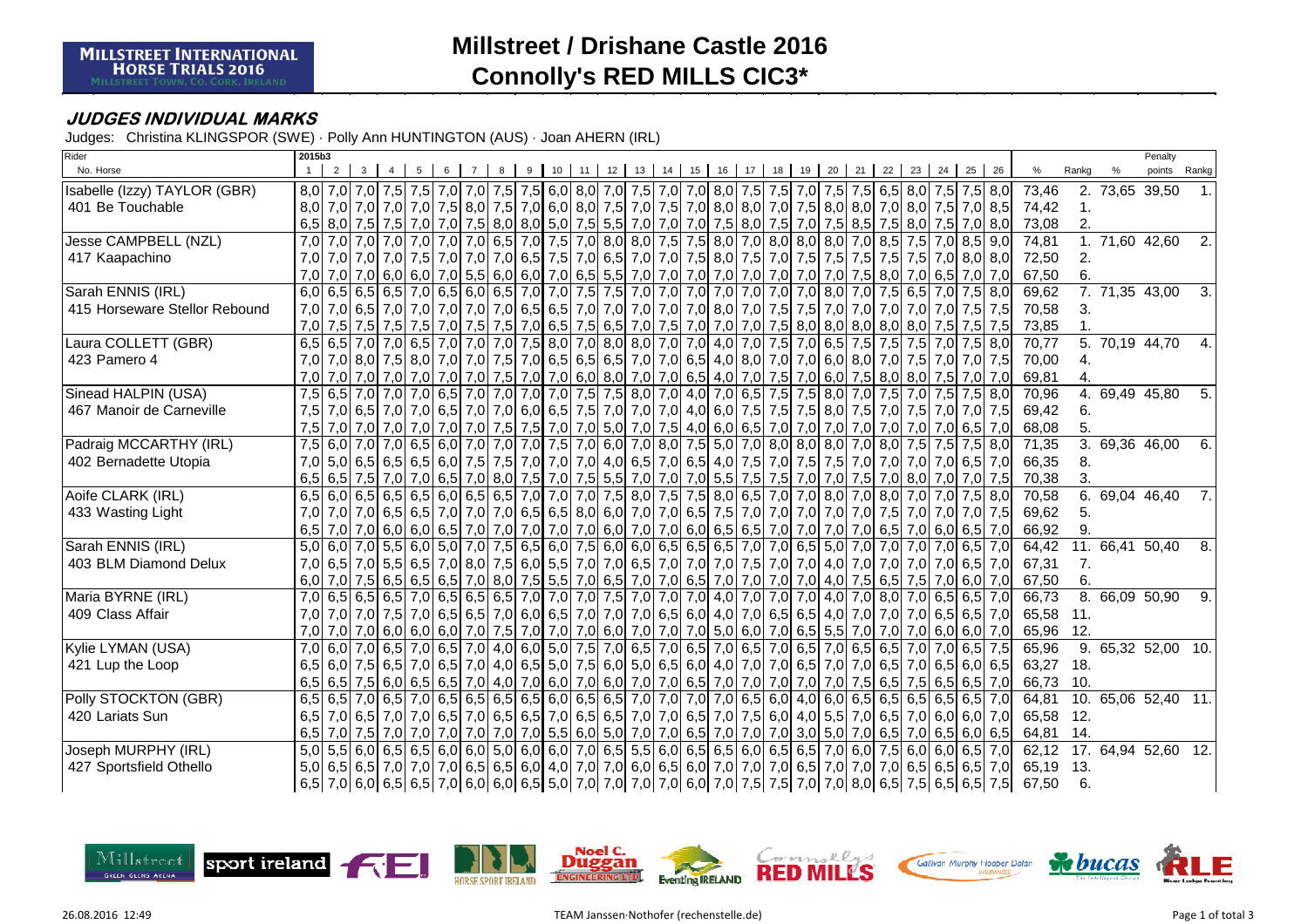# **Millstreet / Drishane Castle 2016Connolly's RED MILLS CIC3\***

### **JUDGES INDIVIDUAL MARKS**

Judges: Christina KLINGSPOR (SWE) · Polly Ann HUNTINGTON (AUS) · Joan AHERN (IRL)

| Rider                        | 2015b3 |                |              |   |   |  |                  |    |    |                                                                                                                                     |    |    |    |    |    |    |    |                   |    |    |    |               |                                                                                                                                        |       |   | Penalty                   |  |
|------------------------------|--------|----------------|--------------|---|---|--|------------------|----|----|-------------------------------------------------------------------------------------------------------------------------------------|----|----|----|----|----|----|----|-------------------|----|----|----|---------------|----------------------------------------------------------------------------------------------------------------------------------------|-------|---|---------------------------|--|
| No. Horse                    |        | $\overline{2}$ | $\mathbf{3}$ | 5 | 6 |  | 10 <sup>10</sup> | 11 | 12 | 13                                                                                                                                  | 14 | 15 | 16 | 17 | 18 | 19 | 20 | $21 \mid 22 \mid$ | 23 | 24 | 25 | 26            | $\%$                                                                                                                                   | Rankg | % | points Rankg              |  |
| Isabelle (Izzy) TAYLOR (GBR) |        |                |              |   |   |  |                  |    |    | 7,0 6,5 7,0 4,0 6,0 6,5 7,0 7,0 7,0 7,0 6,5 7,5 5,0 6,5 4,0 6,5 4,0 6,5 7,0 7,0 8,0 6,5 7,0 7,0 7,0 7,0 6,5 7,0                     |    |    |    |    |    |    |    |                   |    |    |    |               |                                                                                                                                        |       |   | 64,42 11. 64,55 53,20 13. |  |
| 416 Impromptu                |        |                |              |   |   |  |                  |    |    | 7,0 4,0 5,0 7,5 7,5 7,6 4,0 5,0 7,6 7,5 7,5 7,6 6,0 7,5 6,0 7,6 6,0 4,0 4,0 4,0 7,5 7,5 7,5 7,5 7,6 8,0 7,0 6,0 7,0 6,0 7,0         |    |    |    |    |    |    |    |                   |    |    |    |               | 66,15                                                                                                                                  | 9.    |   |                           |  |
|                              |        |                |              |   |   |  |                  |    |    | $6,5$ 7,0 7,5 4,0 5,5 6,5 6,5 7,0 7,0 6,5 7,0 6,5 7,0 5,0 7,0 4,0 4,0 6,5 7,0 7,0 7,0 7,0 6,0 7,0 6,5 5,5 6,5 6,5                   |    |    |    |    |    |    |    |                   |    |    |    |               | 63,08 18.                                                                                                                              |       |   |                           |  |
| Camilla SPEIRS (IRL)         |        |                |              |   |   |  |                  |    |    | 6,0 6,0 6,5 6,5 6,0 5,0 6,0 6,0 6,5 6,6 6,0 7,0 5,0 6,0 6,0 6,0 6,0 6,5 6,0 6,0 6,0 6,5 6,5 5,0 6,5 6,0 6,0 7,0                     |    |    |    |    |    |    |    |                   |    |    |    |               | 61,15                                                                                                                                  |       |   | 18. 64,55 53,20 14.       |  |
| 424 Portersize Just a Jiff   |        |                |              |   |   |  |                  |    |    | 7,0 6,5 7,0 7,0 7,0 7,0 6,5 5,0 7,0 7,0 6,5 6,5 6,5 6,5 7,0 6,5 7,0 6,5 7,0 6,6 6,0 6,0 6,5 7,0 6,5 7,0 6,5 6,0 7,0                 |    |    |    |    |    |    |    |                   |    |    |    |               | 65,96 10.                                                                                                                              |       |   |                           |  |
|                              |        |                |              |   |   |  |                  |    |    |                                                                                                                                     |    |    |    |    |    |    |    |                   |    |    |    |               | 66,54 11.                                                                                                                              |       |   |                           |  |
| Nicola ENNIS (IRL)           |        |                |              |   |   |  |                  |    |    |                                                                                                                                     |    |    |    |    |    |    |    |                   |    |    |    |               | 6,5 6,5 6,5 6,5 6,5 7,0 6,0 7,0 7,0 7,0 7,0 7,0 7,0 5,0 6,5 6,5 6,6 6,6 6,5 6,5 6,5 6,5 3,0 6,5 6,5 6,5 6,5 6,5 7,0 163,27             |       |   | 14. 64,23 53,70 15.       |  |
| 432 Westwinds Jack of Hearts |        |                |              |   |   |  |                  |    |    |                                                                                                                                     |    |    |    |    |    |    |    |                   |    |    |    |               | 7,5 6,5 7,0 7,5 7,0 7,0 7,0 7,0 7,0 7,0 6,5 7,0 6,6 7,0 6,0 4,0 6,5 6,5 6,5 6,5 7,0 7,0 7,0 6,5 4,0 7,0 7,0 7,0 7,0 6,5 6,0 7,0 165,19 | 13.   |   |                           |  |
|                              |        |                |              |   |   |  |                  |    |    |                                                                                                                                     |    |    |    |    |    |    |    |                   |    |    |    |               | 6,0 7,0 7,5 7,5 6,0 7,0 7,0 8,0 7,0 8,0 7,0 6,0 5,5 6,0 6,0 6,0 6,0 5,5 7,0 6,5 7,0 3,0 6,5 6,5 7,0 6,5 7,0 6,5 6,0 7,0 164,23 16.     |       |   |                           |  |
| Ben HOBDAY (GBR)             |        |                |              |   |   |  |                  |    |    | 6,5 6,0 6,0 6,5 6,5 6,5 6,5 6,5 6,5 6,6 6,6 6,0 6,0 6,5 6,5 6,6 6,6 7,0 7,0 6,5 6,5 7,0 7,0 7,5 7,0                                 |    |    |    |    |    |    |    |                   |    |    |    | $6,5$ 6,5 7,0 | 64,04                                                                                                                                  |       |   | 13. 63,78 54,30 16.       |  |
| 408 Ciletto H                |        |                |              |   |   |  |                  |    |    |                                                                                                                                     |    |    |    |    |    |    |    |                   |    |    |    |               | 63,65 17.                                                                                                                              |       |   |                           |  |
|                              |        |                |              |   |   |  |                  |    |    | 6,0 6,0 6,0 6,0 6,0 6,0 6,0 6,5 6,5 6,5 6,6 6,0 6,0 6,0 7,0 7,0 6,0 7,0 7,0 7,0 6,5 4,0 7,0 7,0 7,0 6,0 6,0 6,0 6,5                 |    |    |    |    |    |    |    |                   |    |    |    |               | 63,65 17.                                                                                                                              |       |   |                           |  |
| Sarah PARKES (GBR)           |        |                |              |   |   |  |                  |    |    | 6,5 6,5 6,5 7,0 6,5 6,5 6,5 6,5 6,5 7,0 7,0 6,5 4,0 7,0 6,5 6,0 5,0 6,5 6,5 6,5 6,5 4,0 6,5 6,5 6,5 6,5 6,5 6,6 7,0                 |    |    |    |    |    |    |    |                   |    |    |    |               | 63,08                                                                                                                                  |       |   | 16. 63,53 54,70 17.       |  |
| 400 Balladeer Durban Hills   |        |                |              |   |   |  |                  |    |    | 7,0 6,5 7,0 7,0 7,0 6,0 7,0 6,5 7,0 5,5 6,5 6,0 7,0 4,0 7,0 6,0 6,0 4,0 7,0 7,0 6,5 4,0 6,5 7,0 7,0 6,0 6,0 6,0 6,1                 |    |    |    |    |    |    |    |                   |    |    |    |               | 62,69 20.                                                                                                                              |       |   |                           |  |
|                              |        |                |              |   |   |  |                  |    |    | 7,0 7,0 7,0 6,5 7,0 6,5 7,0 6,6 7,0 6,0 7,0 6,0 7,0 6,0 7,0 6,0 4,0 7,5 7,0 5,5 4,0 7,0 7,0 7,0 7,0 4,0 7,0 6,5 7,0 6,5 7,0 7,0 7,0 |    |    |    |    |    |    |    |                   |    |    |    |               | 64,81 13.                                                                                                                              |       |   |                           |  |
| Jim NEWSAM (IRL)             |        |                |              |   |   |  |                  |    |    | 6,5 6,0 6,5 6,0 6,5 6,6 7,0 7,0 6,5 6,0 6,5 6,0 6,5 6,0 6,5 6,6 6,0 6,5 6,0 6,5 6,5 6,5 6,5 6,0 7,0 7,0 6,5 6,5 6,5 6,5 6,0         |    |    |    |    |    |    |    |                   |    |    |    |               | 63,27                                                                                                                                  |       |   | 14. 63,46 54,80 18.       |  |
| 422 Magennis                 |        |                |              |   |   |  |                  |    |    | 7,0 7,0 6,5 7,0 6,5 7,0 6,5 7,0 6,5 7,0 6,0 6,0 7,0 6,0 6,5 7,0 6,5 5,5 7,0 7,0 6,5 5,0 7,0 5,0 7,0 6,5 6,5 6,5 6,5 6,5             |    |    |    |    |    |    |    |                   |    |    |    |               | 65,00 15.                                                                                                                              |       |   |                           |  |
|                              |        |                |              |   |   |  |                  |    |    | 6,0 6,0 6,0 6,0 6,0 6,0 6,0 6,0 7,0 6,0 7,0 6,5 6,0 6,0 6,0 6,0 6,5 7,0 5,5 7,0 7,0 7,0 4,0 7,0 5,0 7,0 6,0 6,0 6,0 6,0 6,0         |    |    |    |    |    |    |    |                   |    |    |    |               | 62,12 21.                                                                                                                              |       |   |                           |  |
| James O'HAIRE (IRL)          |        |                |              |   |   |  |                  |    |    |                                                                                                                                     |    |    |    |    |    |    |    |                   |    |    |    |               | 61,15                                                                                                                                  |       |   | 18. 62,88 55,70 19.       |  |
| 407 China Doll               |        |                |              |   |   |  |                  |    |    | 7,0 6,0 7,0 6,5 7,0 6,6 7,0 6,6 7,0 6,5 7,0 6,5 6,5 6,5 7,0 5,0 5,5 6,5 6,5 6,5 5,0 7,0 7,0 7,0 6,0 7,5 6,5 7,0 6,0 7,0 6,0 7,0     |    |    |    |    |    |    |    |                   |    |    |    |               | 64,81 16.                                                                                                                              |       |   |                           |  |
|                              |        |                |              |   |   |  |                  |    |    | 6,5 6,0 7,0 6,5 6,0 6,5 6,0 6,5 6,6 6,6 6,6 6,6 6,5 6,6 6,6 7,0 7,0 5,5 6,0 7,0 7,0 6,0 5,0 6,0 7,0 7,0 7,0 6,5 6,5 6,5 6,5         |    |    |    |    |    |    |    |                   |    |    |    |               | 62,69 19.                                                                                                                              |       |   |                           |  |
| Alex LEE-SIMPSON (IRL)       |        |                |              |   |   |  |                  |    |    | 6,5 6,0 6,0 6,0 6,0 6,0 6,0 6,5 6,5 6,5 6,0 5,0 6,0 4,5 4,0 6,5 6,5 6,5 6,5 6,5 7,0 4,0 6,5 6,0 6,0 6,0 6,5 6,0 6,5                 |    |    |    |    |    |    |    |                   |    |    |    |               | 58,85                                                                                                                                  |       |   | 23. 61,99 57,00 20.       |  |
| 404 Bonza Rusty May          |        |                |              |   |   |  |                  |    |    | 7,0 6,0 7,0 6,0 7,0 6,0 7,0 6,5 6,5 7,0 6,5 4,0 6,5 4,0 4,0 7,0 7,0 7,0 7,0 7,0 7,0 7,5 4,0 6,5 6,5 7,0 6,0 6,0 6,0 6,5             |    |    |    |    |    |    |    |                   |    |    |    |               | 62,69 20.                                                                                                                              |       |   |                           |  |
|                              |        |                |              |   |   |  |                  |    |    | 7,5 7,0 7,0 7,0 6,0 6,5 6,5 6,5 6,5 7,0 7,0 5,0 6,0 4,0 4,0 7,0 7,0 7,0 7,0 7,5 7,5 5,0 7,0 7,0 7,0 7,5 6,5 6,5 6,5 6,5             |    |    |    |    |    |    |    |                   |    |    |    |               | 64,42 15.                                                                                                                              |       |   |                           |  |
| Heidi HAMILTON (IRL)         |        |                |              |   |   |  |                  |    |    |                                                                                                                                     |    |    |    |    |    |    |    |                   |    |    |    |               | 60,77                                                                                                                                  |       |   | 20. 61,73 57,40 21.       |  |
| 411 Dam Easy                 |        |                |              |   |   |  |                  |    |    | 7,0 6,5 7,0 6,5 6,5 6,5 6,5 6,5 7,0 7,0 6,0 4,0 6,0 5,0 6,5 6,5 6,0 4,0 7,0 6,5 6,0 4,0 7,0 7,0 7,0 7,0 6,0 6,0 6,0 6,5             |    |    |    |    |    |    |    |                   |    |    |    |               | 61,92 22.                                                                                                                              |       |   |                           |  |
|                              |        |                |              |   |   |  |                  |    |    | 6,5 7,0 7,0 6,0 6,0 6,0 5,5 7,0 6,5 5,5 6,0 5,5 6,0 5,5 6,5 7,0 6,5 4,0 6,0 6,5 6,5 5,0 7,0 7,0 7,0 6,0 6,0 7,0                     |    |    |    |    |    |    |    |                   |    |    |    |               | 62,50 20.                                                                                                                              |       |   |                           |  |
| Joseph MURPHY (IRL)          |        |                |              |   |   |  |                  |    |    | 7,0 5,5 6,0 5,0 6,0 5,5 6,0 6,0 5,5 6,0 6,0 6,0 6,0 6,0 6,0 6,5 7,0 7,0 7,0 7,0 6,0 7,0 6,5 7,0 6,0 6,0 6,0 6,0 5,0 6,5 7,0         |    |    |    |    |    |    |    |                   |    |    |    |               | 60,58                                                                                                                                  |       |   | 21. 60,19 59,70 22.       |  |
| 412 DHI Topstory             |        |                |              |   |   |  |                  |    |    | 7,5 6,0 5,0 5,0 6,5 6,0 5,0 6,5 6,0 7,0 6,0 5,5 6,5 6,5 7,0 7,0 7,0 7,0 4,0 6,5 6,5 6,5 6,5 6,5 7,0 4,0 6,5 6,5 6,5 6,5 6,5 6,5 6,5 |    |    |    |    |    |    |    |                   |    |    |    |               | 61,54 23.                                                                                                                              |       |   |                           |  |
|                              |        |                |              |   |   |  |                  |    |    | 6,0 5,0 5,0 5,5 6,0 5,5 6,0 5,6 6,0 5,6 6,0 5,5 6,0 6,0 6,0 6,0 7,0 6,5 6,0 4,0 6,0 6,5 6,5 6,5 6,0 6,5 5,0 6,0 5,5 6,0 6,0 6,0 6,0 |    |    |    |    |    |    |    |                   |    |    |    |               | 58,46 28.                                                                                                                              |       |   |                           |  |
| Tegan WHITE (IRL)            |        |                |              |   |   |  |                  |    |    |                                                                                                                                     |    |    |    |    |    |    |    |                   |    |    |    |               | 57,69                                                                                                                                  |       |   | 27. 59,87 60,20 23.       |  |
| 429 Texan Style              |        |                |              |   |   |  |                  |    |    | 6,5 6,0 6,5 7,0 6,0 6,0 6,0 6,5 6,5 6,6 6,0 6,5 6,5 6,6 7,0 7,0 6,0 7,0 6,5 6,0 4,0 7,0 6,5 7,0 6,0 6,0 6,0 6,5                     |    |    |    |    |    |    |    |                   |    |    |    |               | 63,08 19.                                                                                                                              |       |   |                           |  |
|                              |        |                |              |   |   |  |                  |    |    |                                                                                                                                     |    |    |    |    |    |    |    |                   |    |    |    |               | 58,85 25.                                                                                                                              |       |   |                           |  |
| Patrick Martin BYRNE (IRL)   |        |                |              |   |   |  |                  |    |    | 6,5 6,0 6,0 5,0 5,0 6,0 6,5 6,5 6,6 6,6 6,6 7,0 6,0 6,5 6,5 6,5 4,0 6,0 6,5 6,5 4,0 6,0 4,0 6,5 6,5 6,5 6,5 6,5 6,6                 |    |    |    |    |    |    |    |                   |    |    |    |               | 59,04                                                                                                                                  |       |   | 22. 59,62 60,60 24.       |  |
| 431 Urlanmore Prince         |        |                |              |   |   |  |                  |    |    | 6,0 6,5 6,0 6,5 6,0 6,5 6,0 6,5 6,0 6,5 6,0 6,6 7,0 6,0 6,5 6,0 6,5 4,0 6,5 6,5 6,5 4,0 6,5 4,0 6,5 4,0 6,5 6,0 6,0 6,0 6,5         |    |    |    |    |    |    |    |                   |    |    |    |               | 60,38 27.                                                                                                                              |       |   |                           |  |
|                              |        |                |              |   |   |  |                  |    |    | 6,0 6,0 6,0 6,0 6,0 6,0 6,0 6,5 6,5 6,6 6,0 6,0 6,0 6,0 7,0 6,5 6,0 5,0 7,0 6,0 7,0 6,0 4,0 6,0 4,0 7,0 6,0 5,5 6,0                 |    |    |    |    |    |    |    |                   |    |    |    |               | 59,42 23.                                                                                                                              |       |   |                           |  |